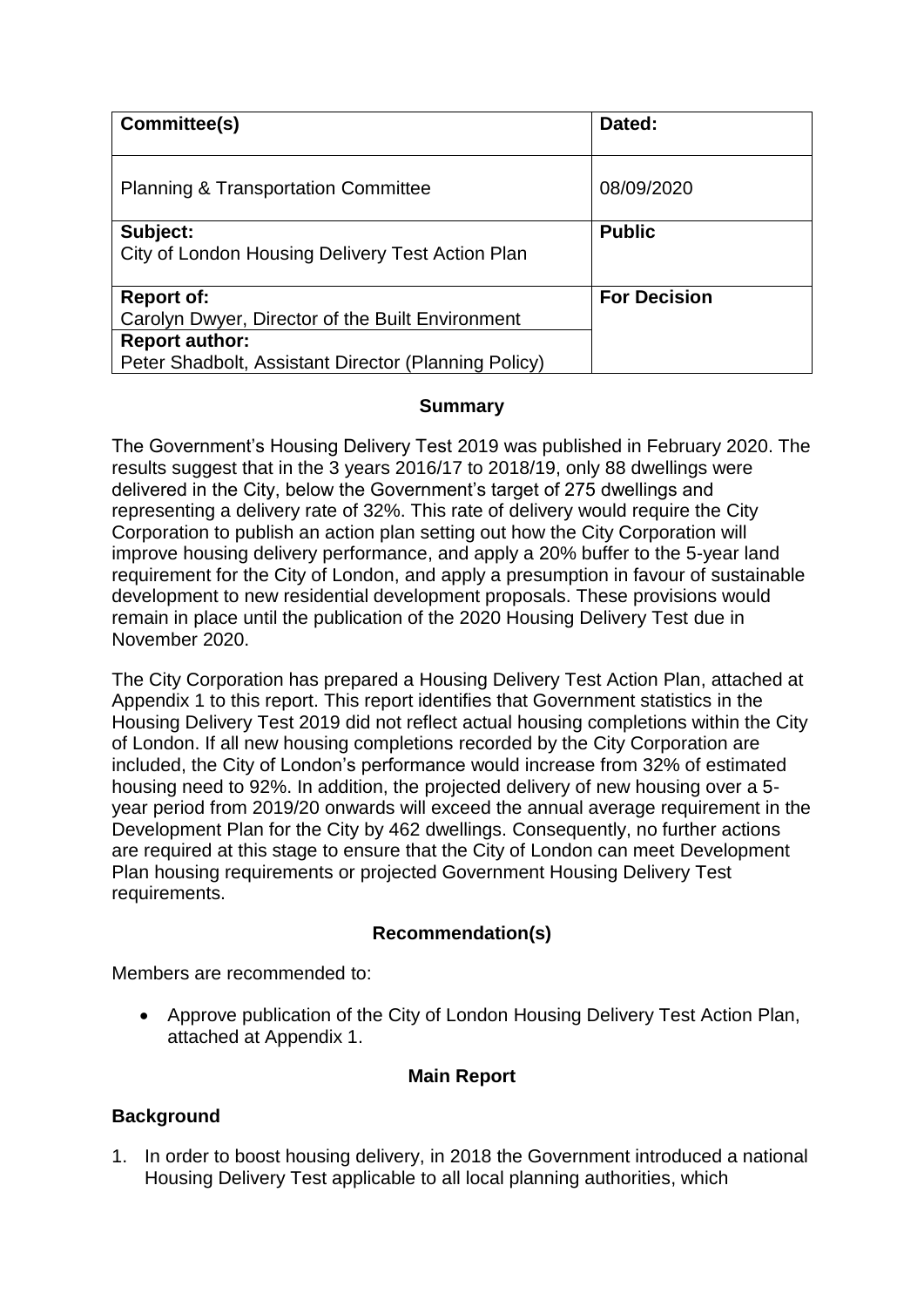compares the Government's assessment of the local housing requirement with Government data on local housing delivery. The Test is published annually and considers housing delivery performance over the previous 3 years, giving each authority a % score of housing delivery against the housing requirement.

- 2. The first set of Government Housing Delivery Test figures (the 2018 Test) was published on 19th Feb 2019 indicating that housing delivery in the City was below the required level and requiring the preparation of an Action Plan setting out how the City Corporation will improve new housing delivery to meet targets and apply a 20% buffer to its 5 year housing land requirement to provide greater flexibility to developers in bringing housing sites forward. This Action Plan was considered by the Planning & Transportation Committee on 9th July 2019 and concluded that there was sufficient new housing in the development pipeline to meet future housing needs for over 6 years.
- 3. The 2019 Housing Delivery Test was published on 13<sup>th</sup> February 2020 and suggested that the City of London had failed to meet the Government's assessed level of housing need for the 2016/17 to 2018/19 period. The Test results suggested that a total of 88 new dwellings were completed in this period, compared with a target of 275 dwellings, representing a delivery rate of 32%. This level of delivery requires the City Corporation to:
	- Publish an action plan setting out how the City Corporation will improve housing delivery performance; and
	- apply a 20% buffer to the 5-year housing land requirement for the City of London; and
	- apply a presumption in favour of sustainable development.

These provisions will remain in place until the publication of the 2020 Housing Delivery Test, currently scheduled for November 2020.

# **The City of London Housing Delivery Test Action Plan**

- 4. The City Corporation does not accept that the results of the 2019 Housing Delivery Test correctly reflect housing delivery in the City of London over the period from 2016/17 to 2018/19 and has requested that the Ministry of Housing Communities and Local Government (MHCLG) adjust its statistics to properly reflect actual housing delivery in the City of London.
- 5. Housing Delivery Test data is taken from MHCLG Net Additional Dwelling Statistics which, in turn, are derived from data supplied to MHCLG from the Mayor's London Development Database (LDD). Housing completion data for the City of London in the LDD are supplied on a regular basis by the City Corporation. When City Corporation data was compared with MHCLG data, it became apparent that the completion of 165 flats at Sugar Quay in 2018/19 had not been reflected in either the LDD or the MHCLG Net Additional Dwellings Statistics. This was due to a miscoding by the City Corporation of the completion date of the Sugar Quay scheme at the time of submission to the LDD. This error did not become apparent until the publication of the Housing Delivery Test 2019 data.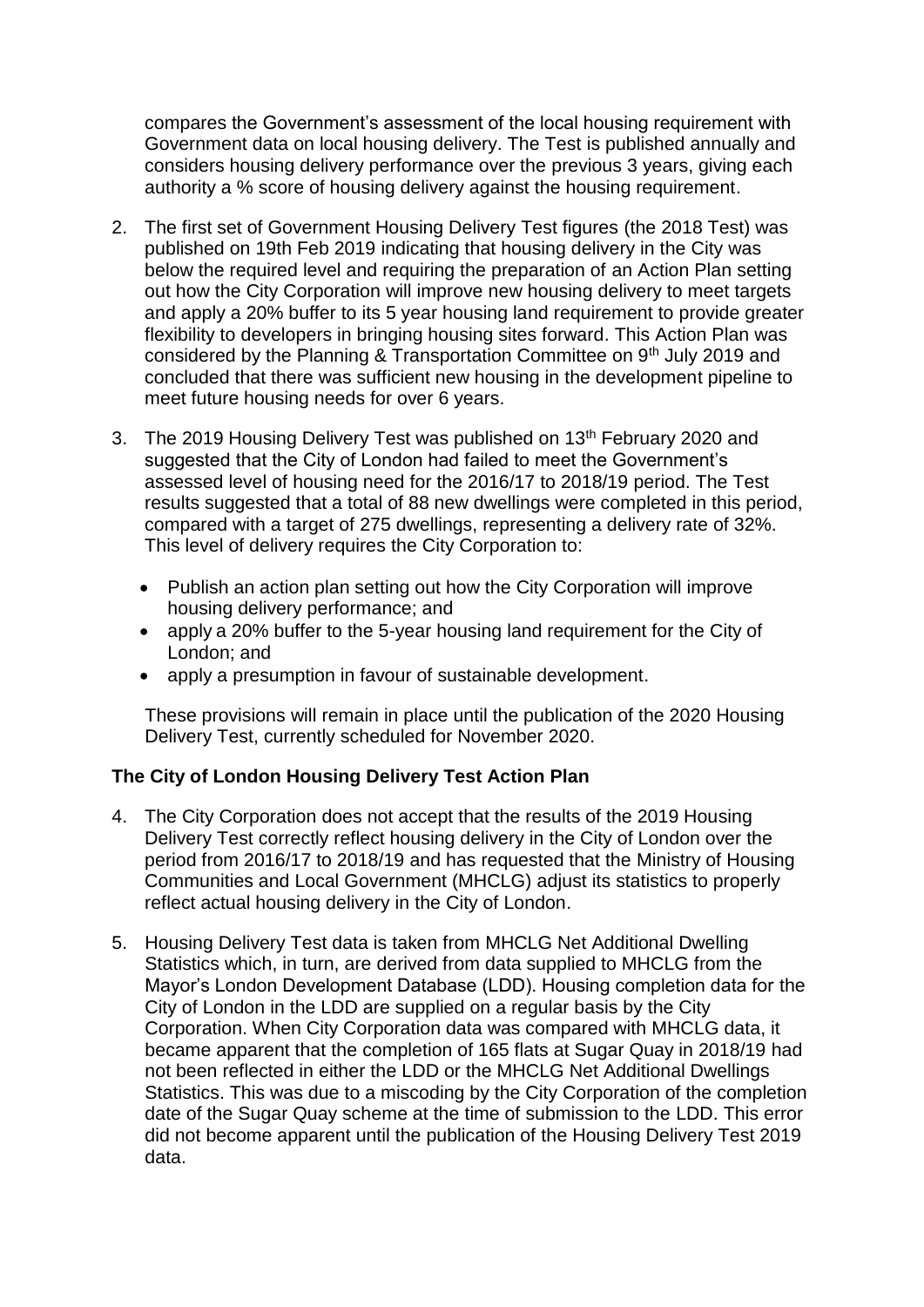- 6. City Corporation officers have been in discussion with MHCLG to seek an amendment to the housing completion statistics to properly reflect actual housing delivery in the City. MHCLG has indicated, however, that the revisions policy in place for the Net Additional Dwellings Statistics does not permit revisions after the final date for submission of the data and therefore that the 2019 Housing Delivery Test result cannot be amended.
- 7. The City Corporation maintains that, since the intention of the Housing Delivery Test is to measure the extent to which housing targets are being met, it is appropriate to amend the City of London figures for 2018/19 to reflect the completion of Sugar Quay. Including Sugar Quay would increase actual housing delivery in the City over the Test period from 88 dwellings to 253 dwellings, representing 92% of housing need. This would still require the production of an action plan, but not invoke the requirement for a 20% buffer on the 5-year housing land supply, or the presumption in favour of sustainable development.
- 8. The City of London Housing Delivery Test Action Plan is attached at Appendix 1. The Action Plan identifies that the projected delivery of new housing over a 5 year period from 2019/20 onwards will be 1,187 additional dwellings, exceeding the annual average requirement in the adopted and draft London Plan (and the City of London Local Plan and draft City Plan 2036) by 462 dwellings. This equates to 8.1 years supply and exceeds the requirement in the National Planning Policy Framework to maintain a 5-year supply of deliverable housing sites.
- 9. No further actions are therefore required at this stage to ensure that the City of London can meet adopted and draft Development Plan housing requirements.

# **Corporate & Strategic Implications**

- 10. Providing additional housing within the City is consistent with the Corporate Plan aim of contributing to a flourishing society, complementing the other aims of shaping outstanding environments and supporting a thriving economy. It addresses Corporate Plan Outcome 4: 'Communities are cohesive and have the facilities they need' and includes the commitment in outcome 4c to 'help provide homes that London and Londoners need'.
- 11. There are no security, financial or equalities and resourcing implications arising from this report.

### **Conclusion**

- 12. The results of the Government's 2019 Housing Delivery Test for the City of London suggest that the rate of new housing delivery over the 3 year period 2016/17 to 2018/19 was only 32% of assessed need, requiring the City Corporation to prepare an action plan setting out how it will increase housing supply going forward, apply a 20% buffer to its 5 year housing land requirement and apply a presumption in favour of sustainable development.
- 13. The Government's housing delivery data, as reported in the 2019 Housing Delivery Test, does not properly reflect actual housing delivery in the City,